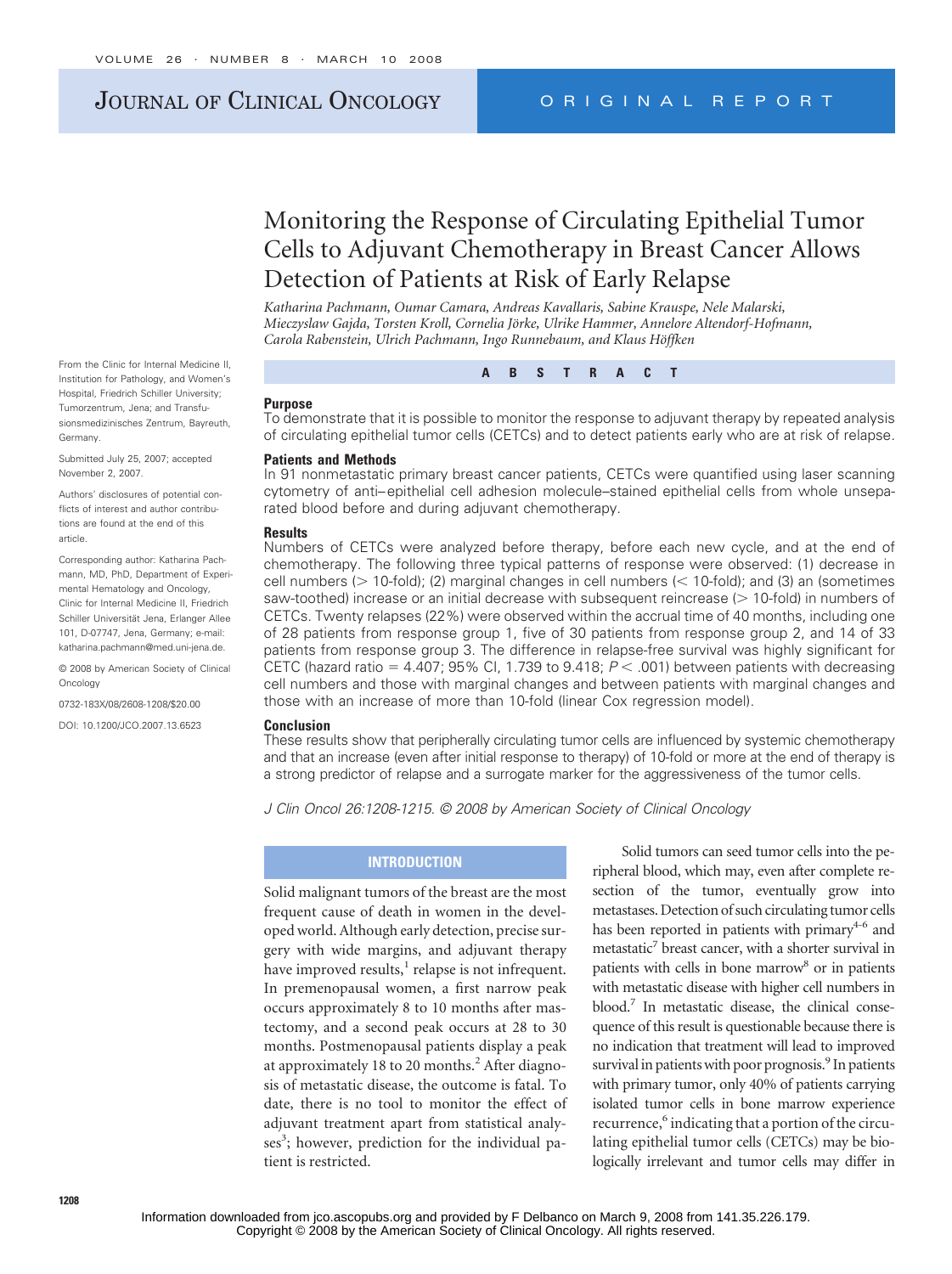their proliferative and metastatic potential.<sup>10,11</sup> Thus, so far, it has not been possible for the individual patient to predict whether she will benefit from treatment or not.<sup>12</sup>

We have previously demonstrated that therapeutic manipulations such as surgery can contribute to the seeding of epithelial cells $13$ and that such cells can persist in the circulation for a long time.<sup>14</sup> The present article examines the application of the MAINTRAC (SIMFO  $GmbH$ , Bayreuth, Germany) method<sup>15,16</sup> for repeated quantitative analysis of epithelial, presumably tumor cells during adjuvant therapy in primary breast cancer patients. CETCs were analyzed directly without magnetic enrichment,<sup>17</sup> omitting all enrichment procedures and yielding higher numbers of cells. During neoadjuvant therapy, $^{18}$  this has been shown to mirror the response of the primary tumor. Previous results<sup>19,20</sup> showed that an increase in the number of these cells towards the end of treatment is predictive of early relapse; these results were confirmed in the present study in a larger population.

## **PATIENTS AND METHODS**

Beginning in January 2002, of 111 patients with newly diagnosed breast cancer scheduled for surgery at our institution, 91 (82%) consented to blood drawing before surgery and during adjuvant chemotherapy according to the ethics committee approval. Applied adjuvant chemotherapies were epirubicin/cyclophosphamide (EC), epirubicin/taxane, fluorouracil/epirubicin/cyclophosphamide (FEC) with and without taxane, cyclophosphamide/methotrexate/ fluorouracil (CMF), or capecitabine for older patients with and without trastuzumab according to HER-2/neu status.

Of 7.5 mL of blood anticoagulated with EDTA drawn before surgery and at each visit before administration of chemotherapy or duringfollow-up, 1mL was lysed with ammonium chloride (Qiagen, Hilden, Germany). For detection of CETCs, white cells from the sediment were subject to the MAINTRAC analysis, diluting the pellet in 500  $\mu$ L of phosphate-buffered saline (pH 7.4) and adding  $12.5 \mu L$  of fluorescein isothiocyanate–conjugated mouse antihuman epithelial antibody (Miltenyi Biotec, Bergisch Gladbach, Germany) and 5  $\mu$ L of phycoerythrin-labeled CD45 (Miltenyi Biotec) simultaneously for 15 minutes in the dark. Analysis of red and green fluorescence of the cells was performed using a laser scanning cytometer (Compucyte Corporation, Cambridge, MA), enabling relocation of cells for visual examination of vital epithelial cells as extensively described in a previous study.17

Fluoromicrographs of epithelial cellswith green fluorescence, exclusively surface located, and CD45 red fluorescing normal blood cells are shown in Figures 1A and 1B. Note the red fluorescing normal leukocytes in the neighborhood of the green fluorescing CETCs. A defined volume of the cell suspension was applied to a defined area on an adhesion slide (Menzel Gläser, Braunschweig, Germany), andlaser scanningwas performed on this area.Cells were detected by their forward scatter, and red and green fluorescence was recorded. Dot plots of the cells are shown in Figure 1C. Each dot on the left-hand plot (Fig 1C) represents a cell. The epithelial cells selected by their green fluorescence (green gate in Fig 1C) were relocated and analyzed for vitality. Only vital cells were counted.

Numbers of CETCs were calculated per milliliter and varied between 0 and 100,000. These numbers are 10-fold higher than the numbers reported in a previous publication<sup>19</sup> and as detected by Cristofanilli et al<sup>7</sup> using the CellSearch system (Veridex, Warren, NJ) in metastatic breast cancer. This difference may be a result of omission of magnetic separation, which leads to a loss of specific cells together with the enrichment process, as discussed extensively in a previous study.<sup>17</sup> Normal blood cells could easily be distinguished from epithelial antigen-positive cells. No live epithelial cells were detected in 97% of healthy donors and in 38 of 40 patients with hematologic malignancies. The two positive hematologic patients were patients with Hodgkin's disease. We used Kaplan-Maier plots for all survival analyses. The influence of several prognostic factors on the event-free survival time was tested in univariate analysis using thelog-rank test under the null hypothesis that thefactorswould exhibit no influence at all. Furthermore, we used the Cox regression model to **A BC** 20900 µ 5100 µ 100 100,000 5100 Orange Max Pixel Orange Max Pixel Y Position 20900 8 316 316 316 40800 µ 23000 µ X Position Green Max Pixel 20900 µ 5100 µ 5100<sub>L</sub> 00,000 100 100,000 **Drange Max Pixel** Orange Max Pixel Y Position 20900 316 316227

**Fig 1.** (A) Typical epithelial antigen-positive cells with green caps among blood leukocytes stained orange for CD45 (×250 magnification). (B) Higher magnification  $(\times 500)$  of the group of epithelial antigen-positive cells. (C) Design of the approach for detection of circulating epithelial tumor cells. The microscope scans over a defined area and recognizes all white cells, WBCs, and tumor cells by light scatter and measures the fluorescence over each cell. Typical histograms are displayed with positive cells in the green gate.

X Position 40800 µ 23000 µ

Green Max Pixel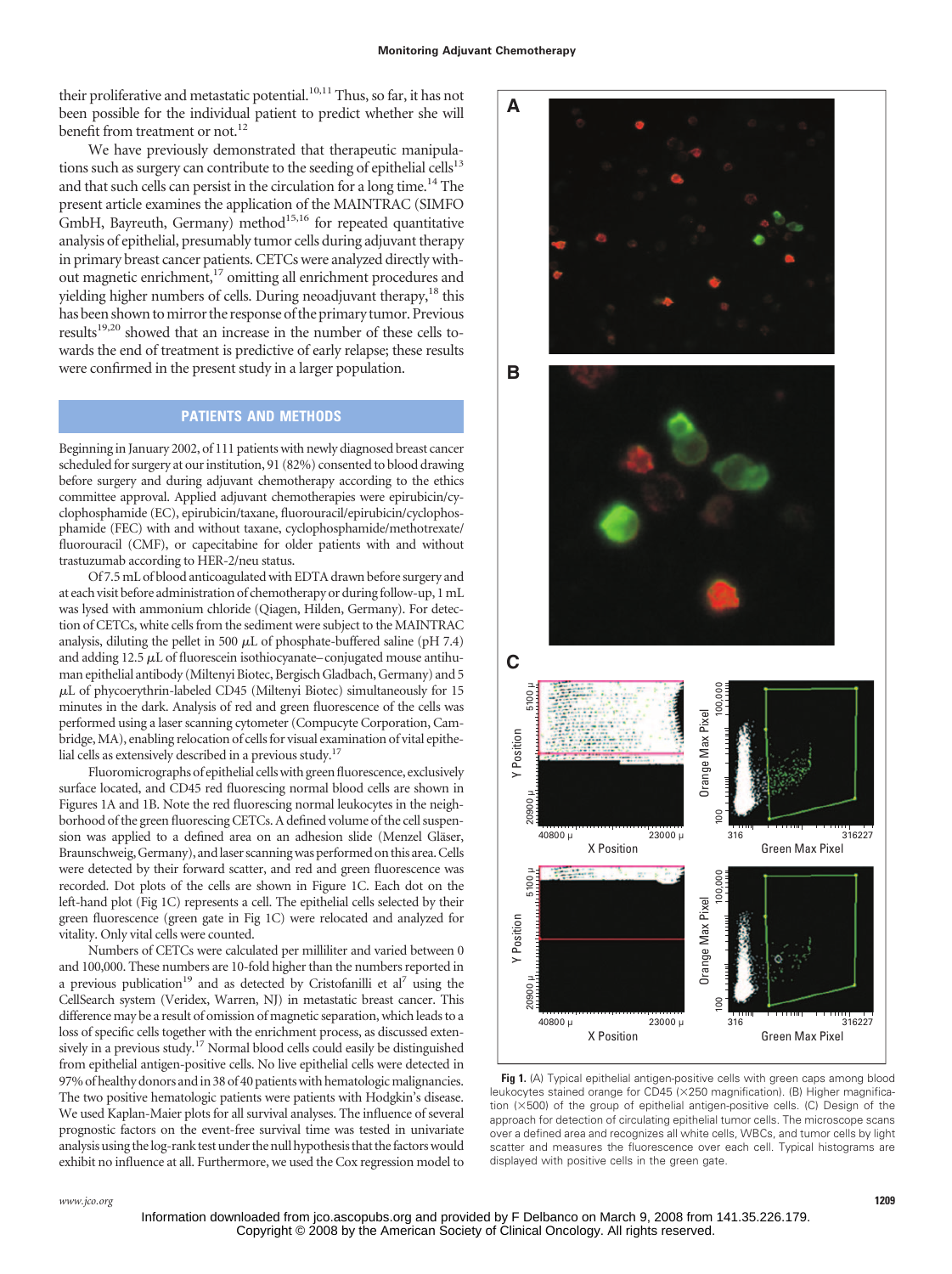model the influence of CETCs and determine the corresponding hazard ratios (HRs). For the linear Cox regression model, the quotients between the highest value (decrease) or between the nadir and the value at the end of therapy (increase) were calculated. We also used the Cox regression with a backward selection procedure with likelihood ratio test to investigate the joint effects of CETCs, tumor size, nodal status, and estrogen receptor (ER) status. All analyses were performed using the SPSS statistical program (SPSS Inc, Chicago, IL).

## **RESULTS**

Ninety-one consecutive nonmetastatic patients were observed prospectively for changes in CETC numbers during adjuvant chemotherapy and were assessable for all data and follow-up (Fig 2). The following therapies were applied (Table 1): 32 patients received FEC, nine patients received FEC/taxane, one patient received FEC/taxane/ gemcitabine, six patients received EC, 17 patients received EC/taxane, four patients received epirubicin/taxane, two patients received E/C/T, two patients received EC/CMF, eight patients received CMF, four patients received capecitabine, one patient received epirubicin/fluorouracil, one patient received taxane weekly, three patients were under observation, and therapy was unknown for one patient. All ER-positive patients were administered hormone therapy after the adjuvant therapy. CETC numbers were analyzed before the start of treatment, before each new cycle of chemotherapy, and at the end of chemotherapy (but not during subsequent hormone therapy) and were influenced by therapy as follows: 28 patients showed a decrease in cell numbers of 10-fold or more (Fig 3A) calculated from the highest value until the end of therapy; 30 patients showed only marginal changes in cell numbers  $(< 10$ -fold) during the course of therapy despite applied chemotherapy (Fig 3B); and 33 patients showed an increase in cell numbers of more than 10-fold from the nadir (lowest value) towards the end of therapy. Surprisingly, in these last 33 patients, frequently an initial decrease and then a subsequent reincrease in cell numbers during therapy (Fig 3C) were observed.

Response patterns were not restricted to different therapy schedules. However, it should be mentioned that decreases in CETCs were more frequent (17 decreases, 10 marginal changes, and 16 increases) in patients receiving anthracycline-based therapy including fluorouracil than in patients receiving anthracycline therapy schedules without fluorouracil, in whom marginal changes  $(< 10$ -fold) or increases  $(> 10$ -fold from nadir) were more frequent (six decreases, 13 marginal changes, and 12 increases; Table 1). An increase after previous reduction occurred in 9% of patients treated with FEC compared with 22% of patients treated with FEC/taxane and in 17% of patients treated with EC compared with 53% of patients treated with EC/taxane.

Twenty-seven percent  $(n = 25)$  of all patients had good prognostic markers (N0, ER positive, HER-2/neu negative). In these patients, a reduction in CETC numbers  $($   $>$  10-fold) was observed in nine patients (36%), and a marginal change in CETC numbers was observed in seven patients (28%); none of these patients experienced relapse. Nine patients (36%) had an increase in cell numbers ( $>$  10-fold), and three of these patients experienced relapse. Sixty-six patients (73%) had adverse prognostic markers (N1, ER positive or negative, HER-2/ *neu* positive or negative). Of these patients, 19 (29%) had a reduction of CETCs at the end of therapy, and one experienced relapse. Twentythree patients (35%) had marginal changes, and five of these patients experienced relapse. Twenty-four patients (36%) had an increase in CETCs at the end of therapy with or without previous reduction. Of these patients, 11 have experienced relapse during the observation time of up to 40 months (Table 2).

Patients in complete remission and patients with relapse did not differ significantly regarding mean age, tumor size, or ER expression; however, there was a significant difference in lymph node positivity between patients remaining in complete remission and patients experiencing relapse during the observation interval (Table 3). Most importantly, the behavior of the CETC (increase  $> 10$ -fold from nadir to end of therapy) correlated significantly with relapse (Table 3). The earliest relapses occurred 2 months after the end of therapy, and the latest occurred approximately 28 months after the end of therapy, with a mean time to relapse of 397 days (range, 71 to 833 days) after the



**Fig 2.** Distribution disease stages of patients accrued during the years 2002 to 2006 for repeated analysis of circulating epithelial tumor cells. ER, estrogen receptor.

**1210** JOURNAL OF CLINICAL ONCOLOGY

Copyright © 2008 by the American Society of Clinical Oncology. All rights reserved. Information downloaded from jco.ascopubs.org and provided by F Delbanco on March 9, 2008 from 141.35.226.179.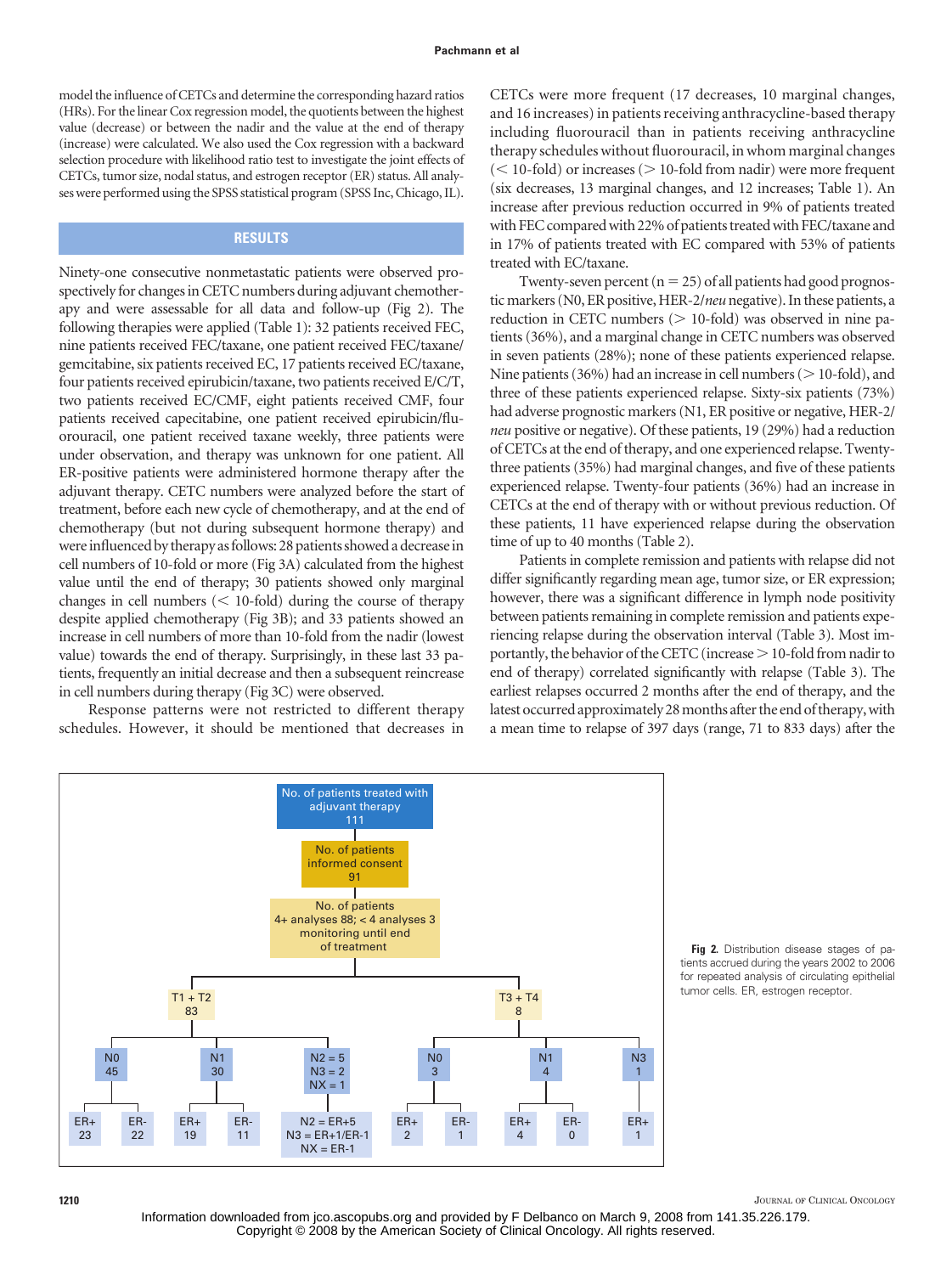#### **Monitoring Adjuvant Chemotherapy**

| Table 1. Relationship Between Applied Therapy Schedules, Response Pattern, and Relapse |                   |                                              |                                               |                                              |                            |                                            |
|----------------------------------------------------------------------------------------|-------------------|----------------------------------------------|-----------------------------------------------|----------------------------------------------|----------------------------|--------------------------------------------|
| Therapy and Tumor<br>Stage                                                             | No. of<br>Pts     | No. of Patients<br>With Increase<br>in CETCs | No. of Patients<br>With No Change<br>in CETCs | No. of Patients<br>With Decrease<br>in CETCs | No. of Patients<br>With CR | No. of Patients<br>Experiencing<br>Relapse |
| <b>FEC</b>                                                                             | 32                |                                              |                                               |                                              |                            |                                            |
| N <sub>0</sub>                                                                         | 22                | $\,8\,$                                      | $\overline{7}$                                | $\overline{7}$                               | 21                         | $\mathbf{1}$                               |
| N <sub>1</sub>                                                                         | 10                | 3                                            | $\overline{2}$                                | 5                                            | 8                          | $\overline{2}$                             |
| FEC/taxane                                                                             | $\overline{9}$    |                                              |                                               |                                              |                            |                                            |
| N <sub>0</sub>                                                                         | 5                 | $\overline{2}$                               | $\mathbf{1}$                                  | 2                                            | 4                          |                                            |
| N1                                                                                     | $\overline{4}$    | $\overline{2}$                               | $\mathbf 0$                                   | $\overline{2}$                               | 3                          |                                            |
| FEC/taxane/gemcitabine                                                                 | $\mathbf{1}$      |                                              |                                               |                                              |                            |                                            |
| N <sub>0</sub>                                                                         | $\mathbf{1}$      | $\mathbf 0$                                  | $\mathbf 0$                                   | $\mathbf{1}$                                 | $\mathbf{1}$               | $\mathsf{O}$                               |
| EC                                                                                     | 6                 |                                              |                                               |                                              |                            |                                            |
| N <sub>0</sub>                                                                         | $\overline{2}$    | $\mathsf{O}\xspace$                          | $\mathbf{1}$                                  |                                              | $\overline{2}$             | $\Omega$                                   |
| N1                                                                                     | 3                 | $\overline{c}$                               | $\mathbf{0}$                                  |                                              | 3                          | $\Omega$                                   |
| N3                                                                                     | 1                 | $\mathsf{O}\xspace$                          | 1                                             | $\mathbf{0}$                                 | $\mathsf{O}\xspace$        |                                            |
| EC/taxane                                                                              | 17                |                                              |                                               |                                              |                            |                                            |
| N <sub>0</sub>                                                                         | 3                 | $\mathbf{1}$                                 | $\mathbf{1}$                                  | $\mathbf{1}$                                 | $\mathbf{1}$               | $\overline{2}$                             |
| N1                                                                                     | 14                | $\overline{7}$                               | 6                                             |                                              | $\overline{7}$             | $\overline{7}$                             |
| ET.                                                                                    | 4                 |                                              |                                               |                                              |                            |                                            |
| N <sub>0</sub>                                                                         | $\overline{2}$    | $\mathbf{1}$                                 | $\mathbf 0$                                   |                                              | $\overline{2}$             | $\mathbf 0$                                |
| N1                                                                                     | $\overline{2}$    | $\mathbf 0$                                  | 1                                             |                                              | $\mathsf{O}\xspace$        | $\overline{2}$                             |
| E/C/T                                                                                  | $\overline{2}$    |                                              |                                               |                                              |                            |                                            |
| N1                                                                                     | $\overline{2}$    | $\mathbf{1}$                                 | $\mathbf{1}$                                  | $\mathbf{0}$                                 | $\overline{2}$             | $\mathsf{O}$                               |
| EC/CMF                                                                                 | $\overline{2}$    |                                              |                                               |                                              |                            |                                            |
| N1                                                                                     | $\overline{2}$    | $\mathsf{O}\xspace$                          | $\overline{2}$                                | $\mathbf 0$                                  | $\overline{2}$             | $\mathsf{O}\xspace$                        |
| <b>CMF</b>                                                                             | 8                 |                                              |                                               |                                              |                            |                                            |
| N <sub>0</sub>                                                                         | 7                 | $\mathbf{1}$                                 | $\overline{4}$                                | $\overline{2}$                               | $\overline{7}$             | $\mathsf{O}$                               |
| N1                                                                                     |                   | $\mathbf{1}$                                 | $\overline{0}$                                | $\Omega$                                     | $\overline{0}$             |                                            |
| Capecitabine                                                                           | $\overline{4}$    |                                              |                                               |                                              |                            |                                            |
| N <sub>1</sub>                                                                         | 3                 | $\mathbf{1}$                                 | $\mathbf 0$                                   | $\overline{2}$                               | 3                          | $\Omega$                                   |
| N <sub>0</sub><br>EF                                                                   |                   | $\overline{0}$                               | 1                                             | $\Omega$                                     | $\mathbf{1}$               | $\Omega$                                   |
|                                                                                        |                   |                                              |                                               |                                              |                            |                                            |
| N1                                                                                     | $\mathbf{1}$<br>1 | $\mathbf{1}$                                 | $\overline{0}$                                | $\mathbf{0}$                                 | $\mathbf{1}$               | $\mathsf{O}$                               |
| Docetaxel<br>N <sub>0</sub>                                                            |                   |                                              |                                               |                                              |                            |                                            |
|                                                                                        | 1                 | $\mathbf{1}$                                 | $\mathsf{O}$                                  | $\mathbf 0$                                  | $\mathsf{O}\xspace$        | 1                                          |
| Observation<br>N <sub>0</sub>                                                          | 3<br>3            | $\mathbf{1}$                                 | $\mathbf{1}$                                  | $\mathbf{1}$                                 | $\overline{2}$             |                                            |
| Unknown                                                                                | 1                 |                                              |                                               |                                              |                            |                                            |
| N <sub>0</sub>                                                                         | 1                 | $\mathsf{O}\xspace$                          | $\mathbf{1}$                                  | $\mathbf 0$                                  | $\mathbf{1}$               | $\mathbf{0}$                               |
|                                                                                        |                   |                                              |                                               |                                              |                            |                                            |

Abbreviations: CETCs, circulating epithelial tumor cells; CR, complete remission; FEC, fluorouracil/epirubicin/cyclophosphamide; EC, epirubicin/cyclophosphamide; ET, epirubicin/taxane; E/C/T, epirubicin/cyclophosphamide/taxane; CMF, cyclophosphamide/methotrexate/fluorouracil; EF, epirubicin/fluorouracil.

observed increase until the relapse (metastases) became detectable with conventional diagnostic tools. Figures 4A to 4D show the cumulative relapse-free survival in Kaplan-Meier plot for patients with small tumors compared with patients with large tumors, for patients with and without positive lymph nodes, for patients with and without ER expression, and for patients from group 1 (reduction in cell num $bers > 10-fold$ , group 2 (marginal change in cell numbers), and group 3 (increase in cell numbers  $> 10$ -fold or initial decrease and subsequent reincrease  $> 10$ -fold from nadir). The univariate Cox regression analysis showed significant results for the nodal status  $(P = .03)$ , with an HR of 2.927 (95% CI, 1.110 to 7.716) between node-negative and node-positive patients, as well as highly significant results for the CETC numbers  $(P < .001)$ , with an HR of 4.407 (95%) CI, 1.739 to 9.418) between patients with decreasing cell numbers and those with marginal changes and between patients with marginal changes and those with an increase more than 10-fold (linear Cox regression model). The joint regression analysis of CETC, nodal status, tumor size, and ER status resulted in a regression model in which only CETC significantly influenced the relapse-free survival. Because follow-up is still shorter than in previous reports, $19,20$  more patients with a more than 10-fold increase in cell numbers are expected to experience relapse. ER expression and nodal status of patients who are still in complete remission during the observation time were not significantly different from those of patients who have already experienced relapse, but patients in complete remission have marginally more T1 tumors than larger size tumors compared with patients experiencing relapse (12 *v* seven tumors, respectively).

## **DISCUSSION**

The longest experience with respect to disseminated tumor cells is available from breast cancer. Even if cumulated, long-term follow-up studies of more than 4,000 patients indicate that breast cancer patients with epithelial cells have a poorer prognosis than patients without such cells,<sup>8</sup> there is still a considerable portion of patients with positive bone marrow findings who never experience relapse.<sup>12</sup> In addition, positive bone marrow findings do not correlate with increased relapse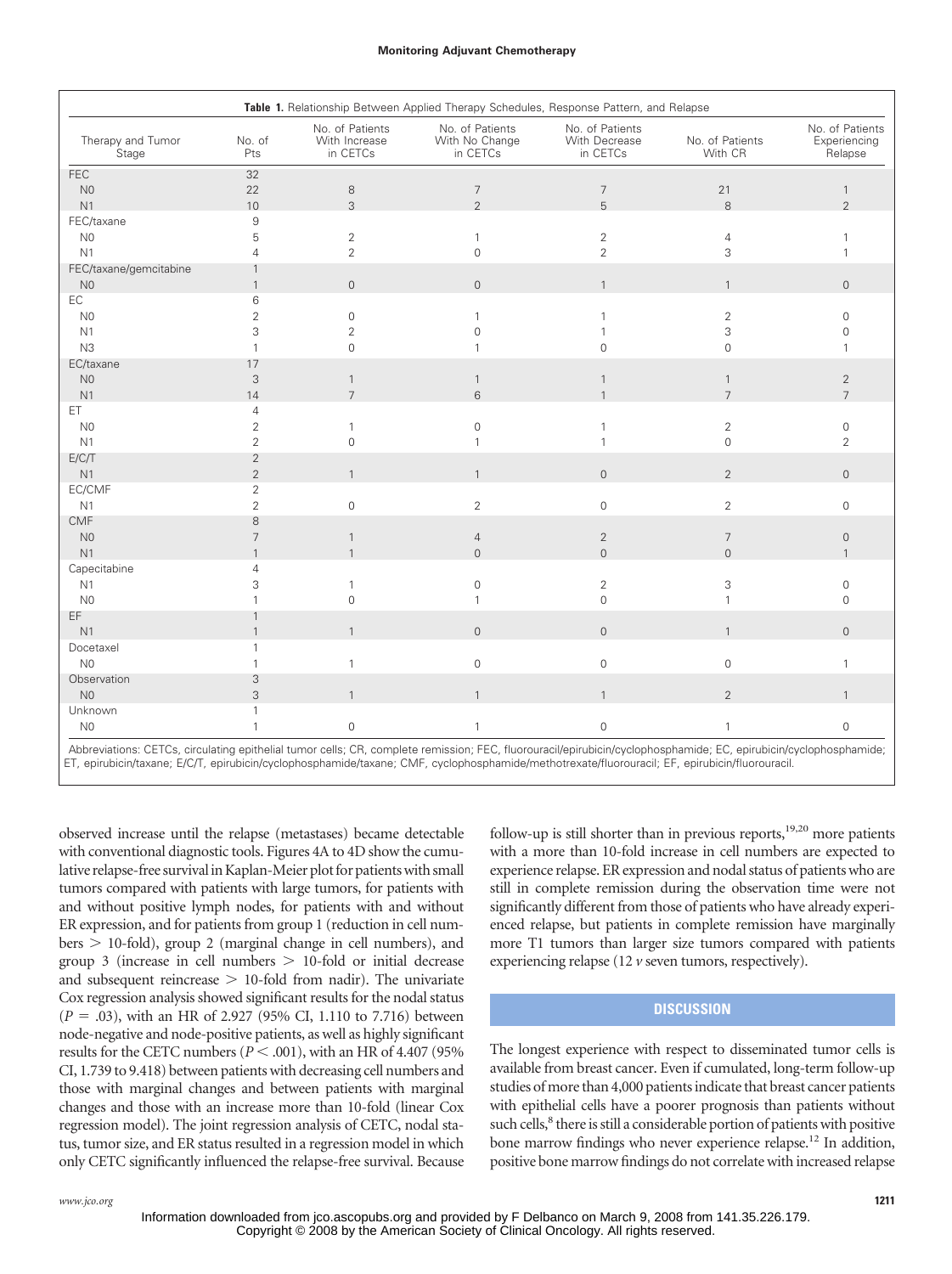

**Fig 3.** (A) Three typical response curves of individual patients responding to adjuvant chemotherapy with a more than 10-fold decrease in circulating epithelial tumor cell (CETC) numbers (no relapse). (B) Three typical response curves of patients reacting to adjuvant chemotherapy with marginal changes in CETC numbers (no relapse). (C) Three typical response curves of individual patients either with increase of CETCs from the beginning or with an initial decrease and a subsequent reincrease of more than 10-fold during adjuvant chemotherapy (two relapses). FEC, fluorouracil/ epirubicin/cyclophosphamide; EC, epirubicin/cyclophosphamide; Tax, taxane; CMF, cyclophosphamide/methotrexate/fluorouracil.

to the bone. Thus, no clear answer can be given for the individual patient, and testing the mere presence or absence of CETCs as a prognostic factor so far has not yielded consistent results.<sup>21,22</sup>

Peripheral blood for analysis of epithelial cells is easy to obtain; it is a well-defined material and can be drawn repeatedly according to the requirements. In contrast to the approach used for bone marrow analyses, we noticed that sucrose density centrifugation depletes epithelial cells from the cells in the interface in blood samples; therefore, this step was omitted. Much higher numbers of epithelial cells were detected using magnetic bead enrichment,<sup>16,19</sup> and this was confirmed by others.7 However, we noticed that blood epithelial cells, too, were lost during magnetic bead enrichment, which may be explained by their partly low expression of epithelial cell adhesion molecules.<sup>23</sup> Although there was a correlation between cell numbers detected with and without magnetic bead enrichment, this step was omitted as well, and instead, the direct simplified detection was optimized.<sup>17</sup> Setting no threshold, detection of CETCs was possible in 90% of all tumor patients with automated quantification using laser scanning cytometry and subsequent visual control. During neoadjuvant therapy, CETCs in breast cancer patients responded to neoadjuvant therapy in an identical manner as the primary tumor.<sup>18</sup>

Patients with good initial response to neoadjuvant treatment with anthracycline-based therapy have improved relapse-free survival.<sup>24</sup> Stable numbers of CETCs can be detected without disease recurrence even after several years.<sup>14</sup>

Subsequently, the effect of adjuvant therapy on CETCs in individual patients was investigated. Retrospective analysis demonstrated that patients at risk of relapse could be distinguished from patients remaining relapse free by the response of their CETCs to therapy.<sup>19,20</sup> The present prospective approach was designed to extend these previous results and to observe more closely the response of individual patients to therapy during therapy cycles. Patients were treated according to their risk profile and to different study designs in which they were included. The changes in cell numbers were easy to analyze during therapy in 91 patients, and three response groups were distinguished. The first group includes patients with good response to therapy  $($  10-fold decrease), although CETCs were not completely eliminated in all patients. One of these patients experienced relapse. The second group includes patients with marginal response to therapy, sometimes even with a slight increase in cell numbers during therapy. In this group, five patients experienced relapse. The patients in this second group may not benefit from therapy because of the inherently good prognosis and also, regarding patients experiencing relapse, because of unresponsiveness to therapy. The third group includes patients with cells either already increasing from the beginning during therapy or with an initial response but with subsequent reincrease in cell numbers more than 10-fold compared with the nadir. In this group, the majority of relapses occurred.

|                                    |       | Good Prognosis: N0/ER Positive/HER-2<br>Negative (No. of patients) |         | Poor Prognosis: N1 or Greater/ER Positive or<br>Negative (No. of patients) |    |         |
|------------------------------------|-------|--------------------------------------------------------------------|---------|----------------------------------------------------------------------------|----|---------|
| Cell No.                           | Гоtal | C.R                                                                | Relapse | total                                                                      | CH | Relapse |
| Reduction at end of therapy        |       |                                                                    |         | 19                                                                         | 18 |         |
| Marginal changes at end of therapy |       |                                                                    |         | 23                                                                         | 18 |         |
| Increase at end of therapy         |       | 6                                                                  |         | 24                                                                         | 13 |         |

breviations: ER, estrogen receptor; HER-2, human epidermal growth factor receptor 2; CR, complete remission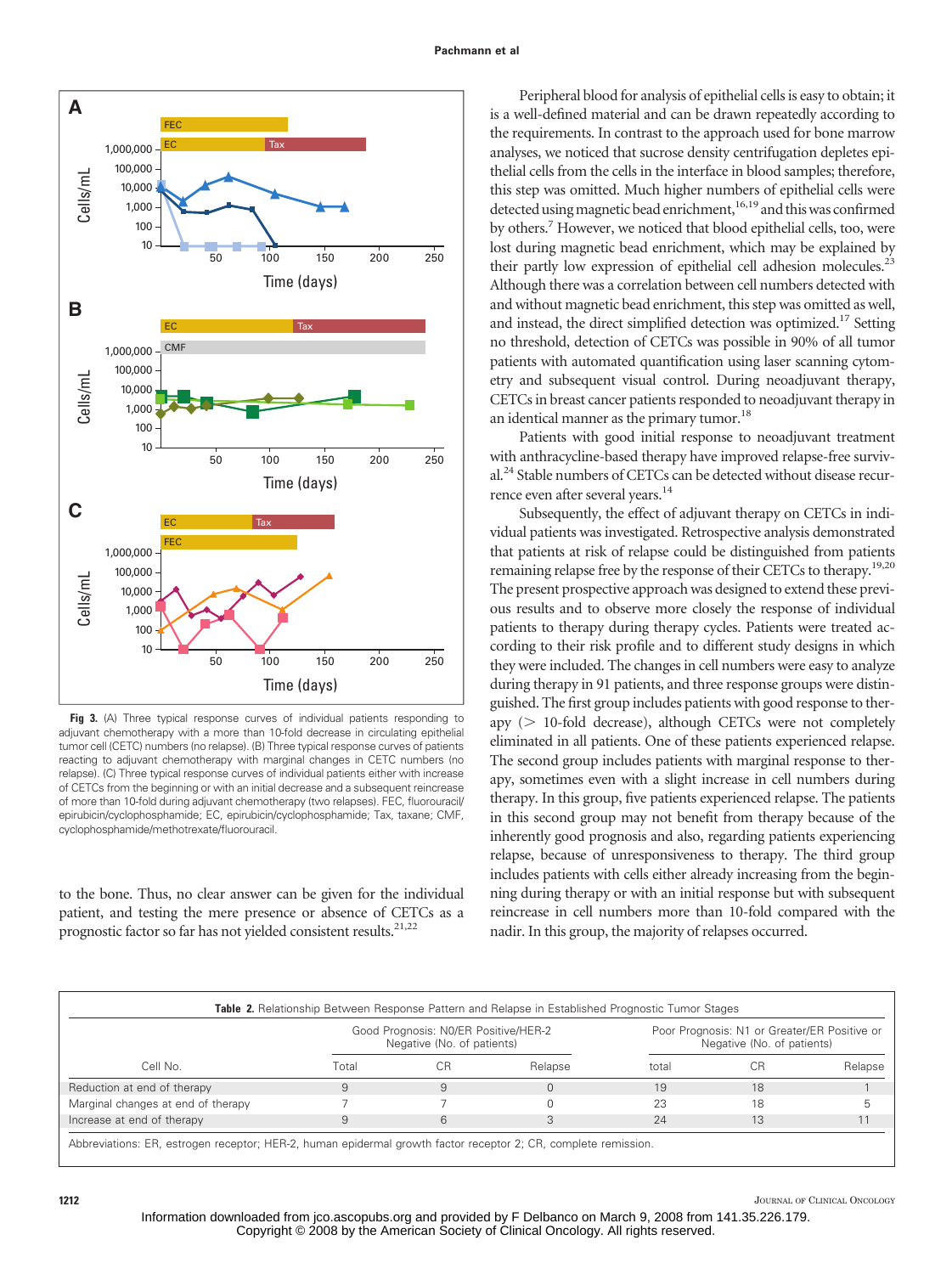| Factor                    | Total No. of Patients<br>$(N = 91)$ | Patients in<br>Complete<br>Remission ( $n = 71$ ) |      | Patients<br>Experiencing<br>Relapse ( $n = 20$ ) |    |            |
|---------------------------|-------------------------------------|---------------------------------------------------|------|--------------------------------------------------|----|------------|
|                           |                                     | No.                                               | $\%$ | No.                                              | %  | Log-Rank P |
| Time to relapse, days     |                                     |                                                   |      |                                                  |    |            |
| Mean                      |                                     |                                                   |      | 397                                              |    |            |
| Range                     |                                     |                                                   |      | 71-833                                           |    |            |
| Age, years                |                                     |                                                   |      |                                                  |    |            |
| Mean                      | 55                                  | 55                                                |      | 55                                               |    |            |
| Range                     | $31 - 78$                           | $36 - 71$                                         |      | $31 - 78$                                        |    |            |
| Tumor stage               |                                     |                                                   |      |                                                  |    | .123       |
| T1                        | 52                                  | 43                                                |      | 9                                                |    |            |
| $T2-4$                    | 39                                  | 28                                                |      | 11                                               |    |            |
| Nodal status              |                                     |                                                   |      |                                                  |    | .023       |
| Positive                  | 43                                  | 29                                                | 41   | 14                                               | 70 |            |
| Negative                  | 48                                  | 42                                                | 59   | 6                                                | 30 |            |
| ER status                 |                                     |                                                   |      |                                                  |    | .751       |
| Positive                  | 55                                  | 43                                                | 61   | 12                                               | 60 |            |
| Negative                  | 36                                  | 28                                                | 39   | 8                                                | 40 |            |
| CETC number               |                                     |                                                   |      |                                                  |    | < .001     |
| Decrease $> 10$ -fold     | 28                                  | 27                                                | 38   | 1                                                | 5  |            |
| Minor changes $<$ 10-fold | 30                                  | 25                                                | 35   | 5                                                | 25 |            |
| $increase > 10$ -fold     | 33                                  | 19                                                | 27   | 14                                               | 70 |            |

In sum, the 20 distant relapses (22%) were within the same range as published by the Early Breast Cancer Trialists' Collaborative Group.<sup>25</sup> Follow-up time is still at 40 months or less. As in previous reports, relapses occurred almost exclusively in patients with less favorable prognostic markers, with only three relapses in patients with N0, ER-positive disease, all three of whom showed increasing cell numbers during therapy.

Effectiveness of therapy may vary between circulating cells and manifest metastases. One patient with adverse prognostic parameters responded with a more than 10-fold decrease to therapy but experienced relapse after a short increase at the end of therapy. She had high overall CETC numbers and may have had cells disseminated into distant organs on which chemotherapy only had a temporary effect, with detection of metastases grown to detectable size at the end of chemotherapy. In some patients without relapse despite increasing cell numbers during chemotherapy, subsequent trastuzumab or hormone treatment may prevent settling of mobilized cells in distant loci or at least inhibit growth. Analyses of longtime treatment of patients with tamoxifen or aromatase inhibitors have shown a gradual decrease in cell numbers over years (unpublished data). Whether this will also be true for these patients remains to be seen.

A characteristic behavior of CETCs in part of the patients was an initial good response to inhibitors of DNA replication. A large population of these cells initially may have a high proliferative activity.26 Also seen in some of our patients were high apoptotic rates, even before initiation of treatment.<sup>27</sup> Subsequent reincrease in CETCs frequently occurred despite taxane treatment.<sup>28</sup> Komarova and Wodarz<sup>29</sup> predict that drug-resistant subclones almost certainly exist before the start of therapy. Our results would be compatible with the hypothesis that rare, drug-refractory subclones generated during tumor evolution or, possibly, tumor stem cells constitute the reemerging dominant tumor population and may restart proliferating under the selective pressure of drug exposure. The high probability of subsequent relapse indicates that these resistant cells have increased fitness. Therefore, genomic profiling<sup>30</sup> should not only be performed from the primary tumor, but also from the reincreasing population to explore sensitivity to targeted therapy. However, the (re)increase of CETCs might also derive from already growing metastases shedding cells into the circulation. $31$  Such metastases might be pre-existing in a state of dormancy or suppressed angiogenesis while at the same time being insensitive to the applied chemotherapy.<sup>32</sup> Taxanes have been reported to preferentially damage endothelial cells, leading to reduced intracellular fluid pressure.33 Release of CETCs from the primary tumor during taxane-based therapy has been consistently observed by us during primary systemic therapy.<sup>24</sup> A comparable effect might also occur from pre-existing metastases in the adjuvant setting. Some of these cells may then be able to settle in distant organs and grow into new metastases consistent with known biologic properties of tumor cells. Thus, longitudinal monitoring of CETC behavior is superior to a single analysis, and a more than 10-fold increase in CETC numbers towards the end of therapy is highly predictive for relapse.

It is also obvious from these results and other observations $14,34$ that, depending on the tumor cells' growth potential, it is neither possible nor necessary to completely eliminate all suspect cells to achieve long-lasting remissions. However, it might be crucial to regularly repeat monitoring to detect early a renewed increase in cell numbers as an indicator of imminent relapse.

This study confirmed monitoring of CETCs as a valuable tool for therapy surveillance because the dynamics of the circulating cells cannot be captured by one single snapshot. Such therapy monitoring using CETCs in breast cancer should now be included in larger adjuvant trials and might lead to new treatment considerations and personal tailoring of therapy.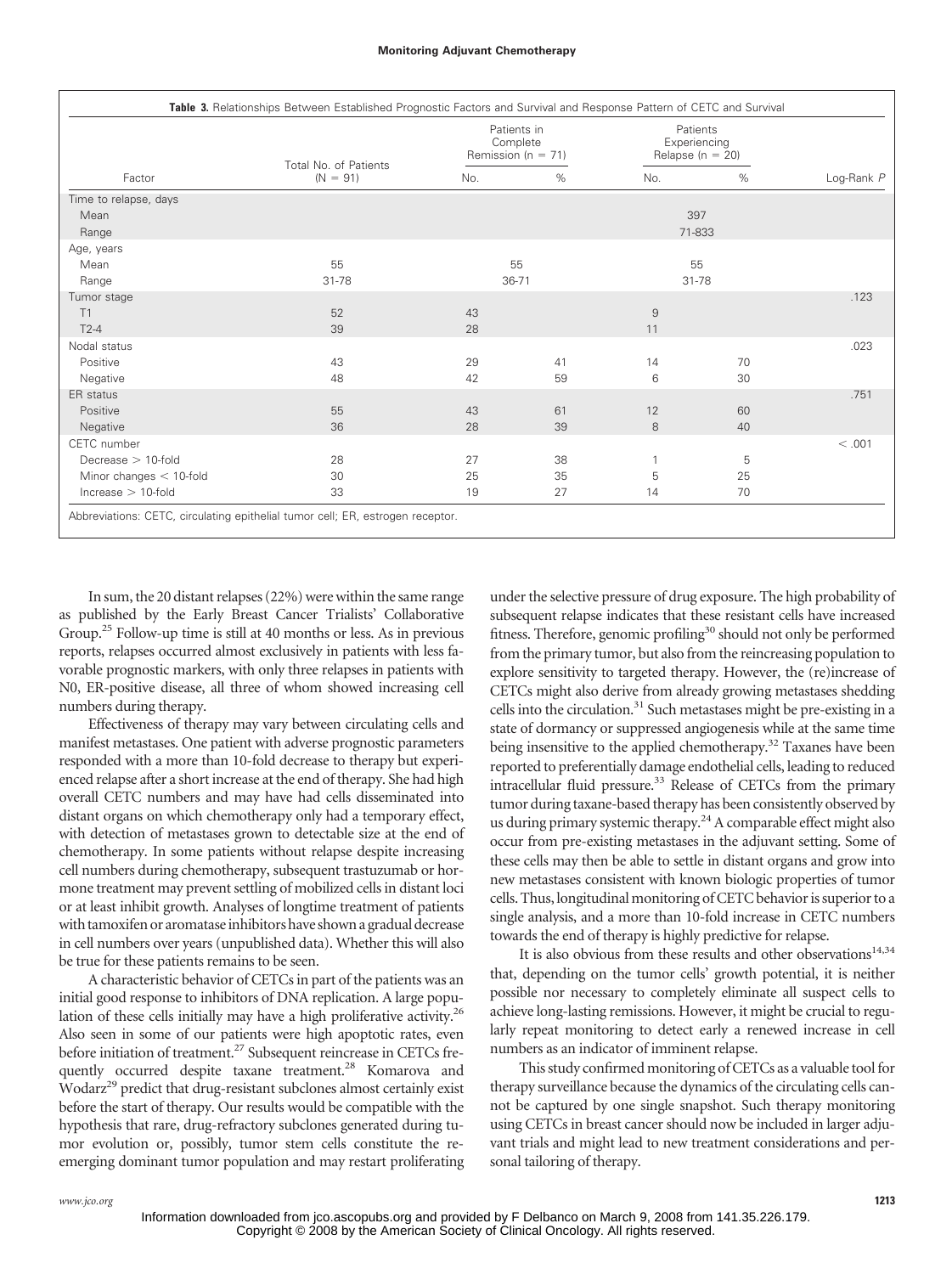

Fig 4. (A) Relapse-free survival of patients with T1 tumors versus patients with T2-4 tumors showing no significant difference ( $P = .2$ ). (B) Relapse-free survival of patients with or without positive lymph nodes showing a significant difference ( $P = .028$ ). (C) Relapse-free survival of patients with positive or negative estrogen receptor expression showing no significant difference ( $P = .8$ ). (D) Relapse-free survival of patients responding with a more than 10-fold decrease in circulating epithelial tumor cells during adjuvant chemotherapy (green line), with marginal change (blue line), or with a more than 10-fold increase (red line), showing a highly significant difference ( $P < .001$ ) between response groups 1 and 3 in relapse-free survival.

Ulrich Pachmann

Klaus Höffken

## **AUTHORS' DISCLOSURES OF POTENTIAL CONFLICTS OF INTEREST**

The author(s) indicated no potential conflicts of interest.

## **AUTHOR CONTRIBUTIONS**

**Conception and design:** Katharina Pachmann Administrative support: Cornelia Jörke, Carola Rabenstein

## **REFERENCES**

**1.** Jones LA: Reduction in mortality from breast cancer. BMJ 330:205-206, 2005

**2.** Demicheli R, Bonadonna G, Hrushesky WJM, et al: Menopausal status dependence of the timing of breast cancer recurrence after surgical removal of the primary tumor. Breast Cancer Res 6:R689– R696, 2004

**3.** Bonadonna G, Moliterni A, Zambett M, et al: 30 years' follow up of randomised studies of adjuvant CMF in operable breast cancer: Cohort study. BMJ 330:217-220, 2005

**4.** Solomayer EF, Diel IJ, Salanti G, et al: The independence of the prognostic impact of tumor cell detection in the bone marrow of primary breast cancer patients. Clin Cancer Res 7:4102-4108, 2001

**5.** Mansi JL, Gogas H, Bliss JM, et al: Outcome of primary-breast-cancer patients with micrometas-

tases: A long-term follow-up study. Lancet 354:197- 202, 1999

**6.** Janni W, Rack B, Schindlbeck C, et al: The persistence of isolated tumor cells in bone marrow from patients with breast carcinoma predicts an increased risk for recurrence. Cancer 103:884-891, 2005

**7.** Cristofanilli M, Budd GT, Ellis MJ, et al: Circulating tumor cells, disease progression, and survival in metastatic breast cancer. N Engl J Med 351:781- 791, 2004

**8.** Braun S, Vogl FD, Naume B, et al: A pooled analysis of bone marrow micrometastasis in breast cancer. N Engl J Med 353:793-802, 2005

**9.** Carrick S, Parker S, Wilcken N, et al: Single agent versus combination chemotherapy for metastatic breast cancer. Cochrane Database Syst Rev 18:CD003372, 2005

**10.** Smerage JB, Hayes DF: The measurement and therapeutic implications of circulating tumor cells in breast cancer. Br J Cancer 94:8-12, 2006

**11.** Muller V, Stahmann N, Riethdorf S, et al: Circulating tumor cells in breast cancer: Correlation to bone marrow micrometastases, heterogeneous response to systemic therapy and low proliferative activity. Clin Cancer Res 11:3678-3685, 2005

**Provision of study materials or patients:** Katharina Pachmann, Oumar Camara, Andreas Kavallaris, Sabine Krauspe, Nele Malarski,

Collection and assembly of data: Torsten Kroll, Cornelia Jörke **Data analysis and interpretation:** Katharina Pachmann, Mieczyslaw Gajda, Torsten Kroll, Ulrike Hammer, Annelore

**Final approval of manuscript:** Katharina Pachmann, Ingo Runnebaum,

Altendorf-Hofmann, Ulrich Pachmann **Manuscript writing:** Carola Rabenstein

> **12.** Janni W, Rack B, Lindemann K, et al: Detection of micrometastatic disease in bone marrow: Is it ready for prime time? Oncologist 10:480-492, 2005

> 13. Camara O, Kavallaris A, Nöschel H, et al: Seeding of epithelial cells into circulation during surgery for breast cancer: The fate of malignant and benign mobilized cells. World J Surg Oncol 4:67, 2006

> **14.** Pachmann K: Longtime recirculating tumor cells in breast cancer patients. Clin Cancer Res 11:5657-5658, 2005

> **15.** Pachmann U, Pachmann K: Minimale residuale tumorerkrankung bei soliden epithelialen tumoren: Neues automatisiertes analyseverfahren. Deutsches Árzteblatt 97:pA-3511, 2000